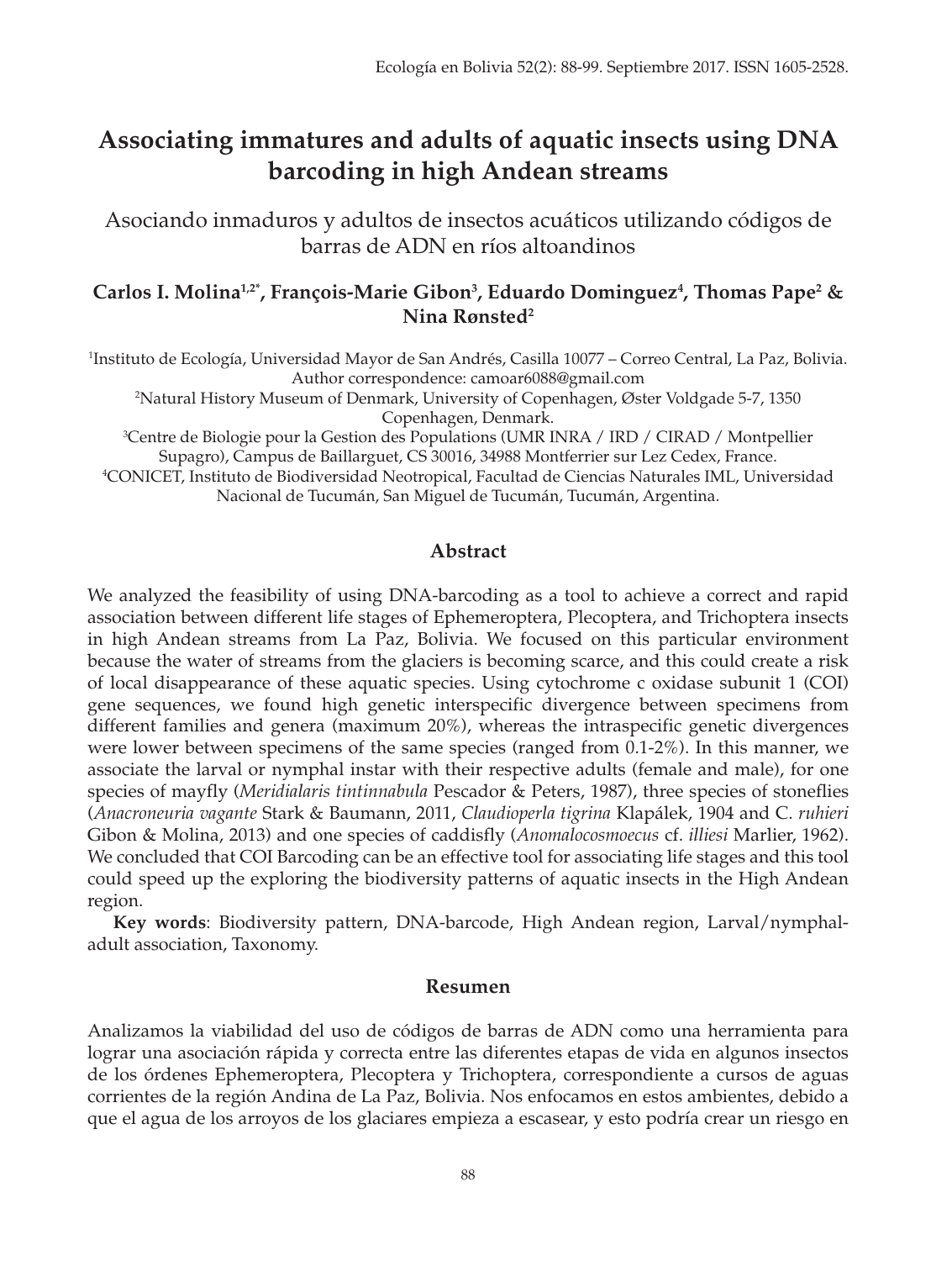la desaparición local de estas especies acuáticas. Por medio del uso de las secuencias del gen citocromo c-oxidasa subunidad 1 (COI), encontramos alta divergencia interespecífica genética entre muestras de diferentes familias y géneros (máximo 20%), mientras que las divergencias genéticas intraespecíficas fueron menores entre ejemplares de la misma especie (osciló entre 0.1-2%). De esta manera asociamos el estadio larval o de ninfa con sus respectivos adultos (hembras y machos), para una especie de efemeróptero (*Meridialaris tintinnabula* Pescador & Peters 1987), tres especies de plecópteros (*Anacroneuria vagante* Stark & Baumann 2011, *Claudioperla tigrina* Klapálek 1904 y *C. ruhieri* Gibon & Molina 2013) y una especie de tricóptero (cf. *Anomalocosmoecus illiesi* Marlier, 1962). Concluimos que el código de barras de ADN podría ser una herramienta eficaz para asociar etapas de la vida y esto podría acelerar el estudio de los patrones de biodiversidad de insectos acuáticos de la región altoandina.

**Palabras claves**: Asociación de larvas / ninfa-adulto, Código de barras de ADN, Patrón de la biodiversidad, Región altoandina, Taxonomía.

#### **Introduction**

Traditionally, the composition of macroinvertebrate communities has been used for assessing the health status of freshwater environments. Within aquatic macroinvertebrate communities, insects belonging to the orders Ephemeroptera, Plecoptera, and Trichoptera (EPT) are the most used bioindicators due to high sensitivity to changing water conditions (Armitage *et al.* 1983, Doledec & Statzner 2008, Moya *et al.* 2011), which also means that climate change and habitat fragmentation poses a particularly serious threat to EPT taxa (Sandin *et al.* 2014). Unfortunately, in spite of their abundance in running waters of the Andean region, their diversity and fantastic knowledge remain poorly documented at the species level in the biodiversity era.

EPT insects spend most of their life cycle as larvae or nymphs in the aquatic environment (Molina & Puliafico 2016). Since the formal description of these species usually is based on the morphology of adult males, it is often complex or even impossible to achieve good taxonomic resolution at the species level for samples of larvae or nymphs without rearing these insects to adulthood. However, with development and accessibility of molecular phylogenetic technology, it is possible to also determine the species of immature stages (Zhou *et al.* 2009, Ruiter *et al.* 2013). Through concerted efforts of systematists and ecologists, the taxonomic

knowledge of South American aquatic insects has improved recently (Fernández & Dominguez 2001, Dominguez & Fernández 2009), but many species still remain known only from their adult life stage, or they are not known at all.

Obtaining a good taxonomic resolution for immature stages of aquatic insects has never been an easy task. The conventional techniques of the immature-adult associations require many samples and include field or laboratory rearing. However, these procedures are complicated and time consuming and do not always provide reliable results due to the manipulation of the live specimens (Molina *et al.* 2008, Silva *et al.* 2012). Obtaining a good taxonomic resolution for immature stages will allow for more detailed ecological studies and permit a closer monitoring of species turnover caused by the subtle changes associated with climate changes.

Today, DNA barcoding is mostly providing a framework for clarifying the taxonomy of poorly known groups and used as an identification tool. For insects, good species delimitation can often be achieved by DNA barcoding using a short fragment of the mitochondrial cytochrome c oxidase subunit I (COI) (Hebert & Gregory 2005, Pons *et al.* 2006). Given an adequate database of reference sequences or DNA library, sequences can be used to group unidentified individuals (or even parts of these) with *a priori*-defined taxonomic entities based on similarity of the sequences.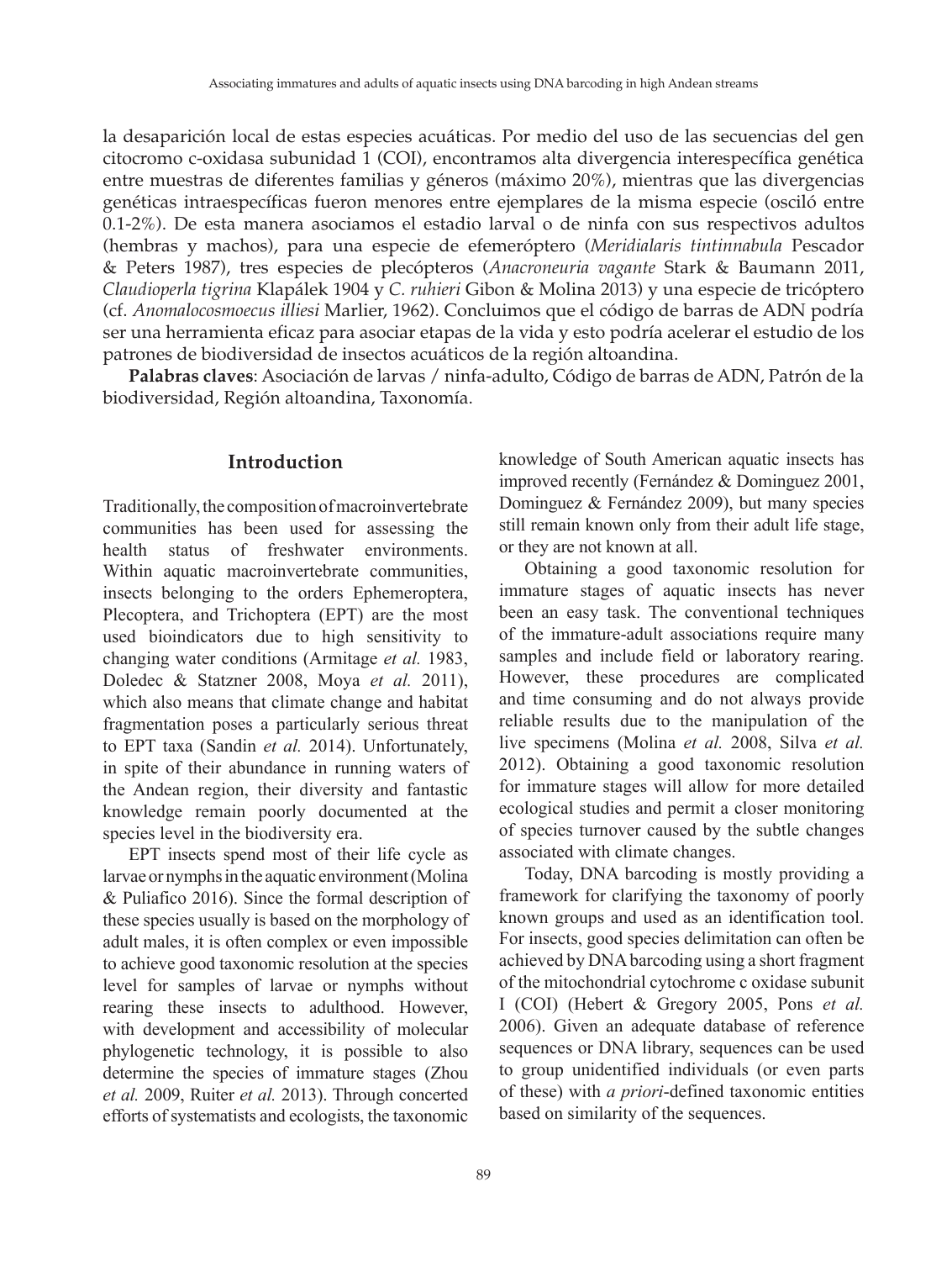The applicability of COI for species identification has been examined in several aquatic insect groups (Hogg *et al.* 2009, Zhou *et al.* 2009, Gattolliat & Monaghan 2010, Ruiter *et al.* 2013), but the shortage of sufficiently extensive databases of reference sequences hinders the possibility of associating sequences at lower taxonomic levels (Gattolliat & Monaghan 2010). In the Andean tropical region, DNA barcoding of aquatic insects has been scarcely attempted to date (Rozo-Lopez & Mengual 2015), but could potentially accelerate the knowledge of both adults and immatures, as vividly exemplified by Strutzenberger *et al.* (2011), who increased local species richness of geometrid moths in a well-known Andean mountain forest by 50%.

In this paper, we evaluate the feasibility of using DNA barcodes for the larval/nymphal-adult association for some EPT species of the high Andes. With the shrinking of the tropical glaciers leading to water shortage in this region (Soruco *et al.* 2009, Francou & Vincent 2010), we believe it is imperative and highly timely to develop the use of DNA barcoding of indicator species to more efficiently monitor this particular environment (Molina *et al.* 2008, Gibon & Molina 2013).

#### **Methods**

An aquatic insect survey was conducted over several days in 2014, sampling in different streams between the Apolobamba and Quimsa Cruz mountains (La Paz Department, Bolivia). Collected specimens were preserved in 95% ethanol. Larvae/ nymphs and adults were preliminarily sorted to family and genus using a stereo microscope and the morphological keys provided by Dominguez & Fernández (2009). We focused on obtaining reliable species identifications of the adult specimens. For this, one pair of legs, head, thorax, abdomen, wings and genitalia were dissected and mounted in Euparal on a slide. Another pair of legs was preserved in 95% of ethanol and kept at -18°C until DNA extraction. The identified, slide-mounted specimens are deposited in the Entomological collection of the Natural History Museum of Denmark, University of Copenhagen (ZMUC).

#### Molecular analysis

DNA was extracted using the DNeasy® Blood &Tissue kit (Qiagen, CA, USA) according the manufacturer's instructions and a 658 base pair (bp) long region of the cytochrome c oxidase subunit 1 (COI) gene was amplified and sequenced using the forward primer LCO1490 - GGTCAACAAATCATAAAGATATTGG; and the reverse primer: HCO2198 TAAACTTCAGGGTGACCAAAAAATCA (Folmer *et al.* 1994). PCR amplification was performed as 25µl reactions with 2 µl of DNA template, 2.5µl TQ, 10 µl dNTP mix, 2.5 µl each of primers LCO1490, and HCO2198, 0.1 µl DNA polymerase and 6 µl of ultrapure water. The PCR program consisted of an initial premelt of 94°C 1 min and 35 cycles following the profile: denaturing step at 95˚C for 30 s, annealing step at 50˚C for 30 s, extending step at 72˚C for 54 s and finally the sample was stored at 4°C. PCR products were checked by Agarose gel electrophoresis (Invitrogen). DNA purification was performed with the Qiagen kit QIAquick® (Qiagen, CA, USA) following the manufacturer's protocol. Direct sequencing of purified PCR products was performed using BIGDYE v 1.1 (Applied Biosystems, Wellesley, Massachusetts, U.S.A.) and purified sequencing products were run on an AB3130x1 automated sequencer (Applied Biosystems).

#### Data analysis

The forward and reverse sequences were edited and assembled using Sequencher (2011). All the sequences were aligned in MEGA v 6.0.6 (Tamura *et al.* 2013), using the ClustalW algorithm with default parameters and according to the *Drosophila yukaba* sequence (Folmer *et al.* 1994, GenBank accession No. X03240). In order to evaluate the interspecific and intraspecific genetic divergences among our morphological species identified, we obtained other genetic sequences for a close related genus or same genus according to the pairwise alignment similarity (GenBank® database: www.ncbi.nlm.nih.gov/genbank/). All genetic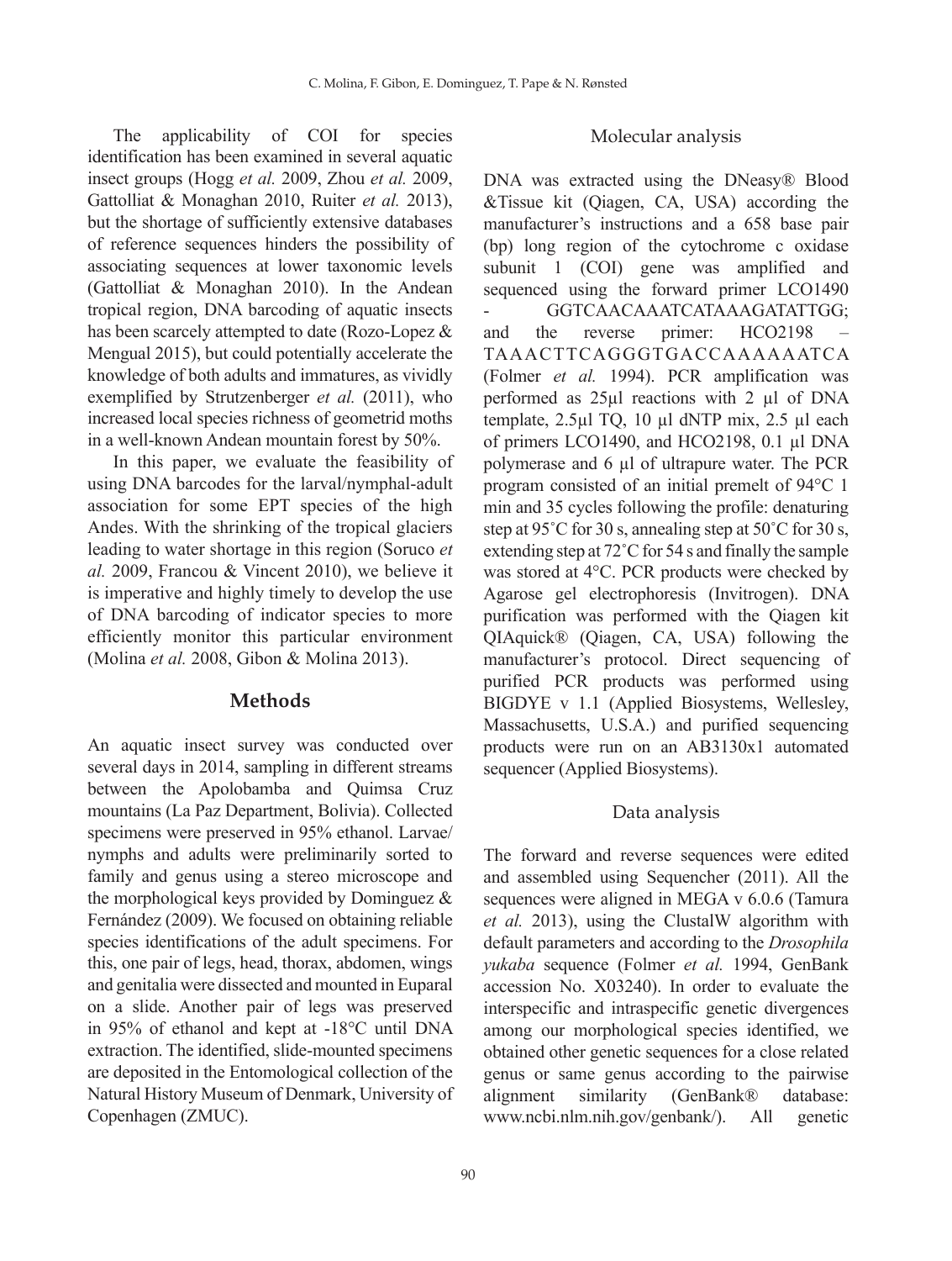sequences were subjected to pairwise nucleotide sequence divergence calculations using the Kimura 2-parameter (K2P) model. The species boundary associating were defined using the criteria that less than 2% genetic divergence indicates conspecificity ( Hebert *et al.* 2003, Hogg *et al.* 2009). Finally, we built a gene tree using a Neighbour-joining (NJ) method with pairwise deletion of missing sites and K2P distance options (Kimura 1980).

All sequences were deposited under the project "Barcode Andean Aquatic Insects" (BAAI) in the Barcode of Life Data Systems (BOLD) (Ratnasinghan & Hebert (2007); www. barcodeoflife.org; sequence pages BAAI0002-15– BAAI0016-15) and cross-referenced to GenBank®.

## **Results**

The geographic references of the specimens identified are shown in Table 1. DNA sequences from adult males identified to species based on morphology were used to explore their possible female and larval/nymphal complement specimens in order to verify the associations.

An average of 556 base pairs of the COI gene was recovered from 15 specimens. Compared with *Drosophila yukaba* sequences, our alignment covered a region between bp positions 1571 and 2127.

The Ephemeroptera specimens, the genetic sequence alignments we compared with a genetic sequence of the closely related genus: *Delatidium cerinum* (GenBank accession No.KX038186), which one showed 84% of pairwise identical with our alignments. The interspecific genetic divergences showed an average of 17% and the interspecific divergence was 0.2% (Table 2).

The Plecoptera species, on one side *Anacroneuria vagante* were compered with the same genus (*Anacroneuria* sp. GenBank accession No.KR134821), and showing 86% of pairwise alignment similarity. The interspecific genetic divergences were on average 16% and the interspecific divergences were also 0.2%. On the other side, the

*Claudioperla* species were compared with close related genus (*Dinotoperla uniformis*, GenBank accession No.KX078023), with 83% of pairwise alignment similarity. The interspecific and intraspecific genetic divergences were 19% and 2%, respectively (Table 3).

The Trichoptera specimens were compared with a specimen the same genus (*Anomalocosmoecus* sp., GenBank accession No.KM507945), showing 97% of pairwise alignment similarity and likely belong to close related species. The interspecific and intraspecific genetic divergences were 3% and 1%, respectively (Table 4).

In general, small intraspecific genetic divergences we observed among specimens of different developmental stages and among specimens of different sexes in the same species (genetic divergence range from 0.1% to 2%).

Based on the NJ analysis we were able to associate the larval/nymphal instars with their conspecific adults for one species of Ephemeroptera (Fig 1), three species of Plecoptera (Fig 2), and one species of Trichoptera (Fig 3). Three specimens (one larva/nymph, one adult male, one adult female) were always associated in a clade with high bootstrap support (100%). As these specimens show a <2% divergence, they are here considered as conspecific.

# **Discussion**

To reliably identify specimens for precise species level delimitation, an extension of existing databases with genetic sequences (Gattolliat & Monaghan 2010) with data for EPT insects from the Andean region is needed. The two species of the genus *Claudioperla* Illies, 1963 (Plecoptera) showed an interspecific divergence <20%, and each had maximum intraspecific divergences <2% (Table 3). *Claudioperla tigrina* (Klapálek 1904) is a well-known species throughout the Andes, whereas the recently described *C. ruhieri* Gibon & Molina is known only from Bolivia (Gibon & Molina 2013).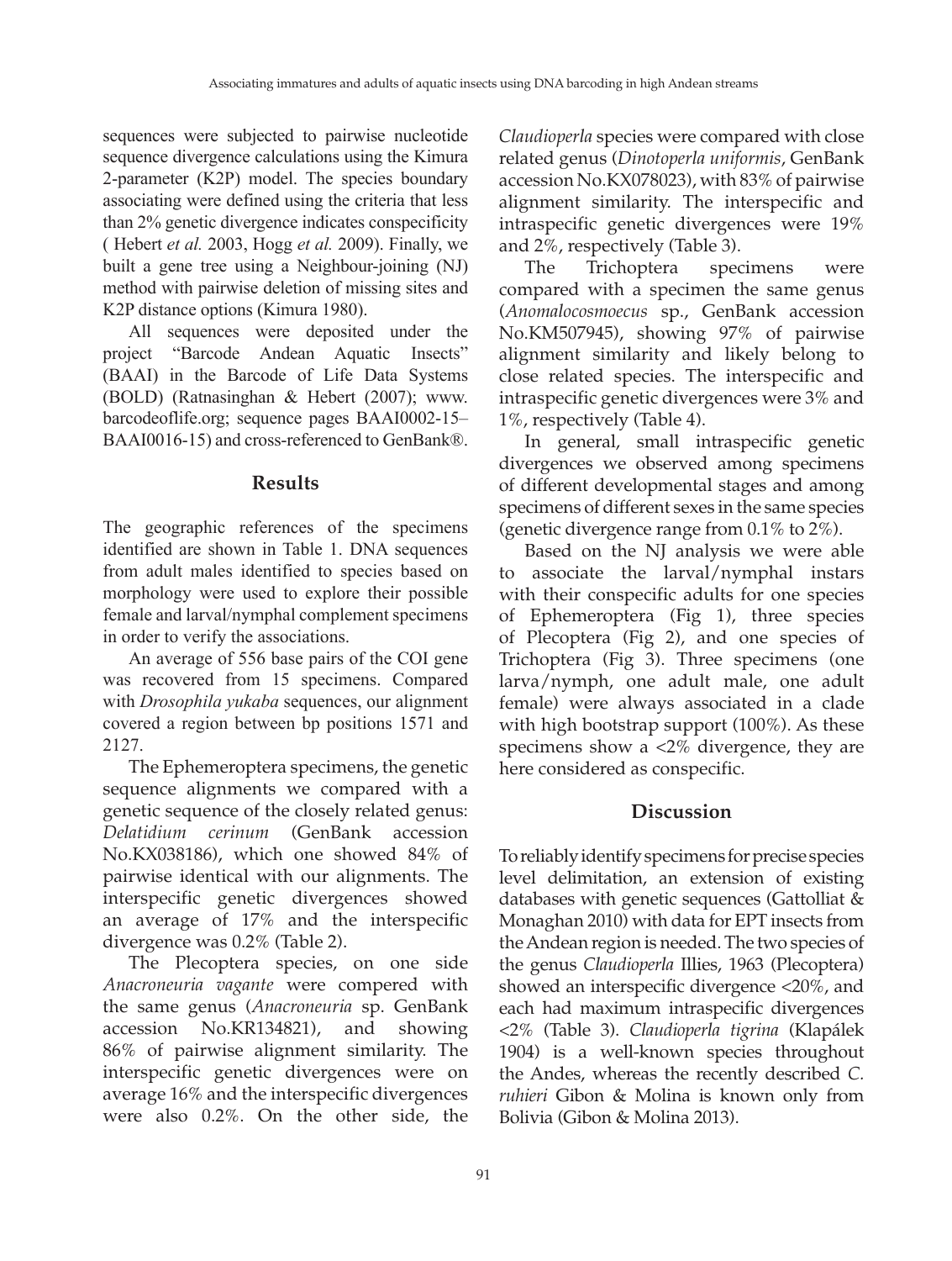| )<br>Filteration<br>Filteration |  |
|---------------------------------|--|
|                                 |  |
|                                 |  |
| ī                               |  |
|                                 |  |

| Taxa                                                           | Stage                                 | Museum ID                    | Stream                   | Latitude                    | Longitude                 | Altitude<br>(m s.a.l.) | <b>DNAbarcode</b>                        |
|----------------------------------------------------------------|---------------------------------------|------------------------------|--------------------------|-----------------------------|---------------------------|------------------------|------------------------------------------|
| Leptophlebiidae<br>Ephemeroptera                               |                                       |                              |                          |                             |                           |                        |                                          |
| Massartellopsis cf. tintinabula<br>Massartellopsis tintinabula | $\operatorname{Image} \circ$<br>Nymph | zmuc00033538<br>zmuc00033539 | Choquetanga<br>Charazani | $-16.871735$<br>$-15.23685$ | -69.057936<br>$-67.30719$ | 3656<br>4200           | <b>BAAI0002-15</b><br><b>BAAI0003-15</b> |
| Massartellopsis cf. tintinabula                                | $\bigcirc +$<br>Subimago              | zmuc00033540                 | Charazani                | -15.23685                   | $-69.057936$              | 4200                   | BAA10004-15                              |
| Plecoptera                                                     |                                       |                              |                          |                             |                           |                        |                                          |
| Gripopterygidae<br>Claudioperla tigrina                        |                                       |                              |                          |                             |                           |                        |                                          |
|                                                                | Adult $\delta$                        | zmuc00033532                 | Choquetanga              | $-16.871735$                | $-67.30719$               | 3656                   | <b>BAAI0005-15</b>                       |
| Claudioperla cf. tigrina                                       | Nymph                                 | zmuc00033533                 | Suches affluent          | $-15.304704$                | -69.044995                | 4340                   | <b>BAAI0006-15</b>                       |
| Claudioperla cf. tigrina                                       | Adult $\varphi$                       | zmuc00033534                 | Suches affluent          | $-15.304704$                | -69.044995                | 4340                   | <b>BAAI0007-15</b>                       |
|                                                                |                                       |                              |                          |                             |                           |                        |                                          |
| Claudioperla ruhieri                                           | Adult $\delta$                        | zmuc00033535                 | Quime affluent           | $-16.948605$                | $-67.3179$                | 4719                   | <b>BAAI0008-15</b>                       |
| Claudioperla cf. ruhieri                                       | Nymph                                 | zmuc00033536                 | Quime affluent           | $-16.96504105$              | $-67.31133505$            | 4457                   | BAAI0009-15                              |
| Claudioperla cf. ruhieri                                       | Adult $\varphi$                       | zmuc00033537                 | Quime affluent           | $-16.96504105$              | $-67.31133505$            | 4457                   | <b>BAAI0010-15</b>                       |
| Perlidae                                                       |                                       |                              |                          |                             |                           |                        |                                          |
| Anacroneuria vagante                                           | Adult $\delta$                        | zmuc00033528                 | Choquetanga              | $-16.871735$                | $-67.30719$               | 3656                   | <b>BAAI0011-15</b>                       |
| Anacroneuria cf. vagante                                       | Nymph                                 | zmuc00033526                 | Choquetanga              | $-16.871735$                | $-67.30719$               | 3656                   | <b>BAAI0012-15</b>                       |
| Anacroneuria cf. vagante                                       | Adult $\varphi$                       | zmuc00033527                 | Choquetanga              | $-16.871735$                | $-67.30719$               | 3656                   | BAA10013-15                              |
| Trichoptera                                                    |                                       |                              |                          |                             |                           |                        |                                          |
| Limnephilidae                                                  |                                       |                              |                          |                             |                           |                        |                                          |
| Anomalocosmuecus cf. illiesi                                   | Adult $\delta$                        | zmuc00033529                 | Charazani                | $-15.23685$                 | $-69.057936$              | 4200                   | <b>BAAI0014-15</b>                       |
| Anomalocosmuecus cf. illiesi                                   | Larva                                 | zmuc00033530                 | Charazani                | $-15.23685$                 | $-69.057936$              | 4200                   | BAA10015-15                              |
| Anomalocosmuecus cf. illiesi                                   | Adult $9$                             | zmuc00033531                 | Charazani                | $-15.23685$                 | $-69.057936$              | 4200                   | <b>BAAI0016-15</b>                       |

C. Molina, F. Gibon, E. Dominguez, T. Pape & N. Rønsted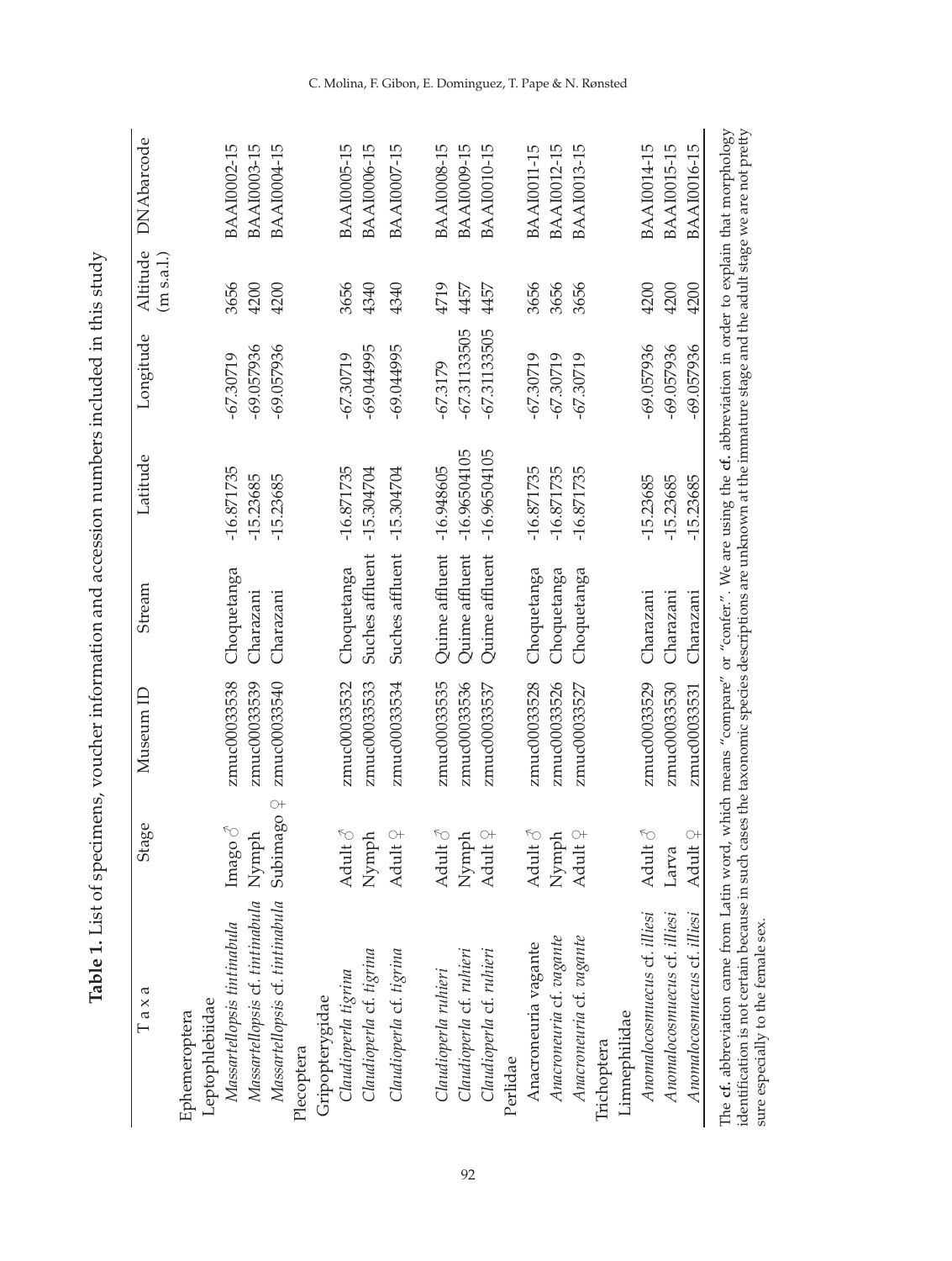| Specie name and<br>identifier code         | M. cf. tintinnabula $\mathcal{Q}$ M. tintinnabula $\mathcal{S}$<br>(zumc00033540) | (zumc00033538) | M. cf. tintinnabula<br>(zumc00033539) |
|--------------------------------------------|-----------------------------------------------------------------------------------|----------------|---------------------------------------|
| M. tintinnabula $\delta$<br>(zumc00033538) | 0                                                                                 |                |                                       |
| M. cf. tintinnabula<br>(zumc00033539)      | 0.003                                                                             | 0.003          |                                       |
| D. cerinum<br>(KX038186)                   | 0.174                                                                             | 0.174          | 0.174                                 |

**Table 2.** Pairwise nucleotide sequence divergence calculations (K2P) among COI mitochondrial DNA sequences for Ephemeroptera specimens. The details about code references are showed in Table 1.

**Table 3.** Pairwise nucleotide sequence divergence calculations (K2P) among COI mitochondrial DNA sequences for Plecoptera species. The details about code references are showed in Table 1.

| Species name and<br>identifier code          | Anacroneuria sp.<br>(KR134821) | A. cf. vagante $\varphi$<br>(zumc00033527) | A. vagante $\triangle$<br>(zumc00033528) | A. cf. vagante<br>(zumc00033526) | D. uniformis<br>(KY078023) |
|----------------------------------------------|--------------------------------|--------------------------------------------|------------------------------------------|----------------------------------|----------------------------|
| A. cf. vagante $\varphi$<br>(zumc00033527)   | 0.161                          |                                            |                                          |                                  |                            |
| A. vagante $\triangle$<br>(zumc00033528)     | 0.163                          | 0.001                                      |                                          |                                  |                            |
| A. cf. vagante<br>(zumc00033526)             | 0.159                          | 0.001                                      | 0.003                                    |                                  |                            |
| D. uniformis<br>(KY078023)                   | 0.261                          | 0.245                                      | 0.247                                    | 0.243                            |                            |
| $C.$ ruiheri $\varphi$<br>(zumc00033535)     | 0.256                          | 0.258                                      | 0.263                                    | 0.256                            | 0.19                       |
| C. cf. ruiheri $\triangle$<br>(zumc00033537) | 0.249                          | 0.245                                      | 0.249                                    | 0.243                            | 0.192                      |
| C. cf. ruiheri<br>(zumc00033536)             | 0.249                          | 0.248                                      | 0.252                                    | 0.246                            | 0.192                      |
| C. tigrina $\delta$<br>(zumc00033532)        | 0.283                          | 0.271                                      | 0.273                                    | 0.269                            | 0.195                      |
| C. cf. tigrina $\varphi$<br>(zumc00033534)   | 0.284                          | 0.281                                      | 0.283                                    | 0.278                            | 0.201                      |
| C. cf. tigrina<br>(zumc00033533)             | 0.28                           | 0.266                                      | 0.27                                     | 0.264                            | 0.193                      |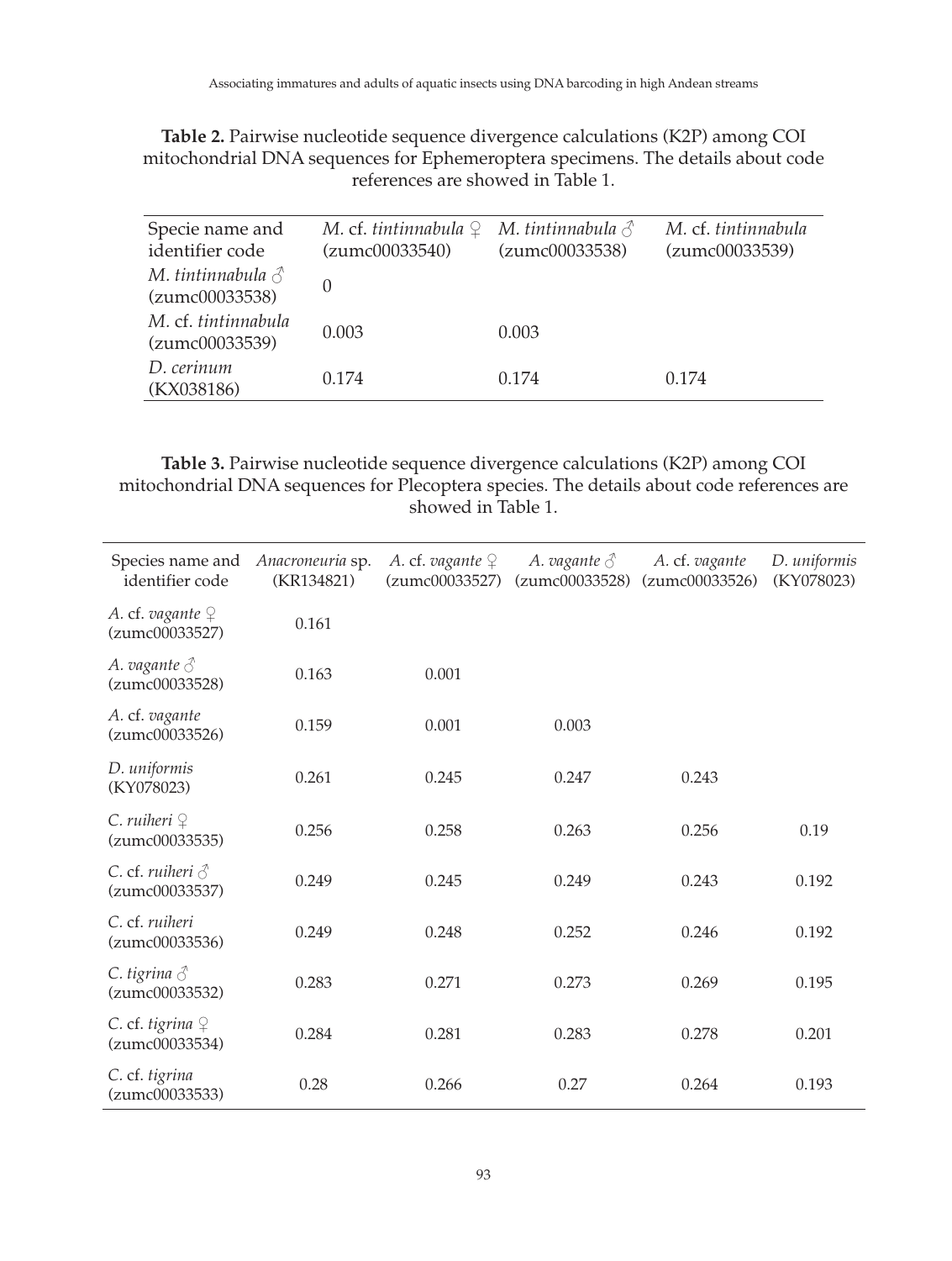| Species name and<br>identifier code        | $C.$ ruiheri $\mathcal{Q}$<br>(zumc00033535) | C. cf. ruiheri $\delta$ | C. cf. ruiheri<br>(zumc00033537) (zumc00033536) (zumc00033532) (zumc00033534) | C. tigrina $\delta$ | C. cf. tigrina $\varphi$ |
|--------------------------------------------|----------------------------------------------|-------------------------|-------------------------------------------------------------------------------|---------------------|--------------------------|
| A. cf. vagante $\varphi$<br>(zumc00033527) |                                              |                         |                                                                               |                     |                          |
| A. vagante $\triangle$<br>(zumc00033528)   |                                              |                         |                                                                               |                     |                          |
| A. cf. vagante<br>(zumc00033526)           |                                              |                         |                                                                               |                     |                          |
| D. uniformis<br>(KY078023)                 |                                              |                         |                                                                               |                     |                          |
| $C.$ ruiheri $\varphi$<br>(zumc00033535)   |                                              |                         |                                                                               |                     |                          |
| C. cf. ruiheri $\delta$<br>(zumc00033537)  | 0.034                                        |                         |                                                                               |                     |                          |
| C. cf. ruiheri<br>(zumc00033536)           | 0.032                                        | $\boldsymbol{0}$        |                                                                               |                     |                          |
| C. tigrina $\delta$<br>(zumc00033532)      | 0.117                                        | 0.11                    | 0.111                                                                         |                     |                          |
| C. cf. tigrina $\varphi$<br>(zumc00033534) | 0.121                                        | 0.117                   | 0.117                                                                         | $\theta$            |                          |
| C. cf. tigrina<br>(zumc00033533)           | 0.118                                        | 0.11                    | 0.112                                                                         | 0.001               | 0.002                    |

**Table 4.** Pairwise nucleotide sequence divergence calculations (K2P) among COI mitochondrial DNA sequences for Trichoptera specimens. The details about code references are showed in Table 1.

| Species name and<br>identifier code               | A. cf. <i>illiesi</i> $\triangle$<br>(zumc00033529) | A. cf. <i>illiesi</i> $\varphi$<br>(zumc00033531) | A. cf. illiesi<br>(zumc00033530) |
|---------------------------------------------------|-----------------------------------------------------|---------------------------------------------------|----------------------------------|
| A. cf. <i>illiesi</i> $\varphi$<br>(zumc00033531) | 0.015                                               |                                                   |                                  |
| A. cf. illiesi<br>(zumc00033530)                  | 0.012                                               | 0.003                                             |                                  |
| Anomalocosmoecus sp.<br>(KM507945)                | 0.024                                               | 0.028                                             | 0.028                            |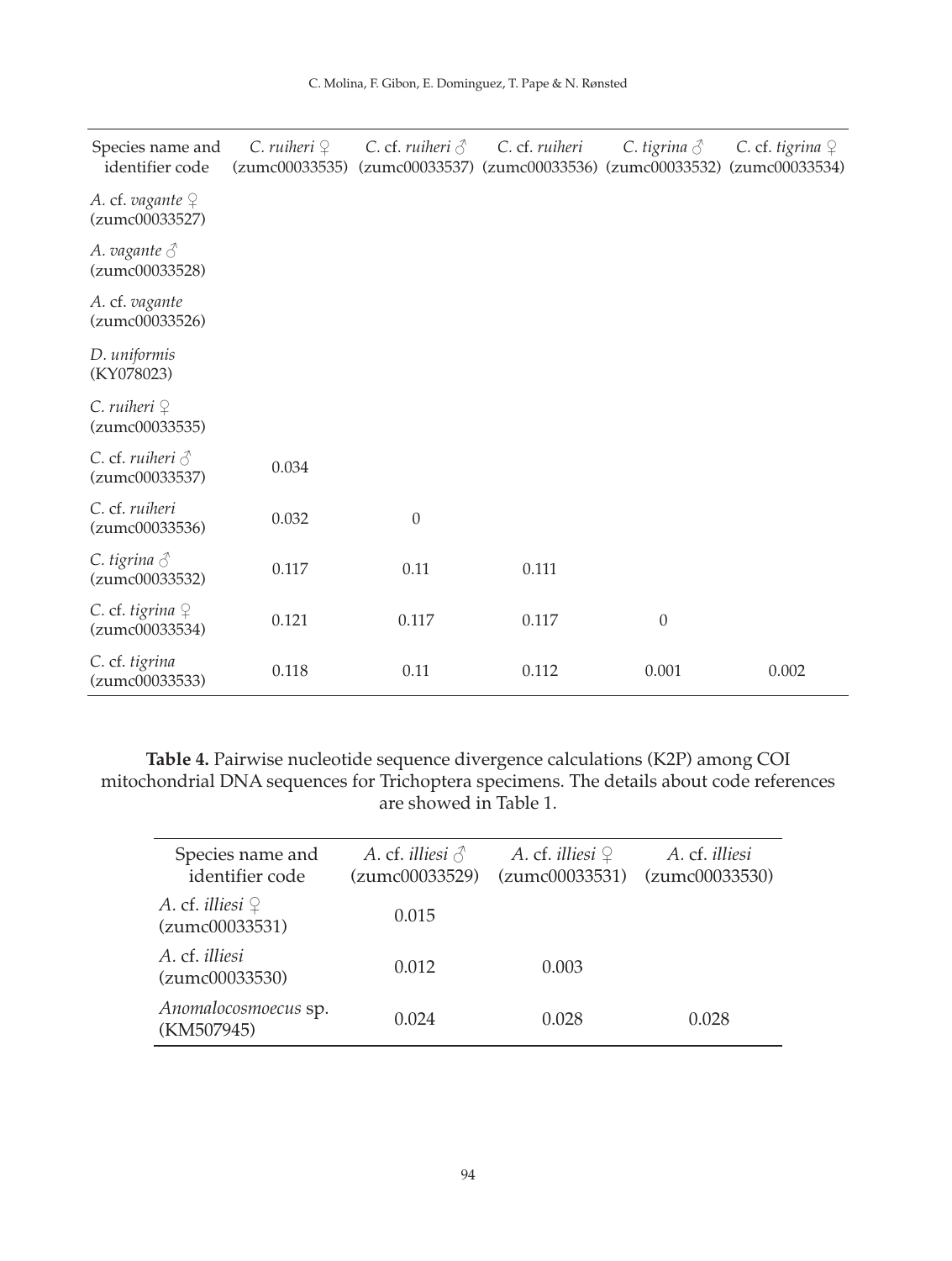

**Figure. 1.** Neighbor joining tree of COI mitochondrial DNA sequences for Ephemeroptera specimens. Numbers below branches indicate percentage nonparametric bootstrap support (>50%) from 1000 pseudoreplicates. The details of code references are given in Table 1 and Table 2.



**Figure. 2.** Neighbor joining tree of COI mitochondrial DNA sequences for Plecoptera species. Numbers below branches indicate percentage nonparametric bootstrap support (>50%) from 1000 pseudoreplicates. The details of code references are given in Table 1 and Table 3.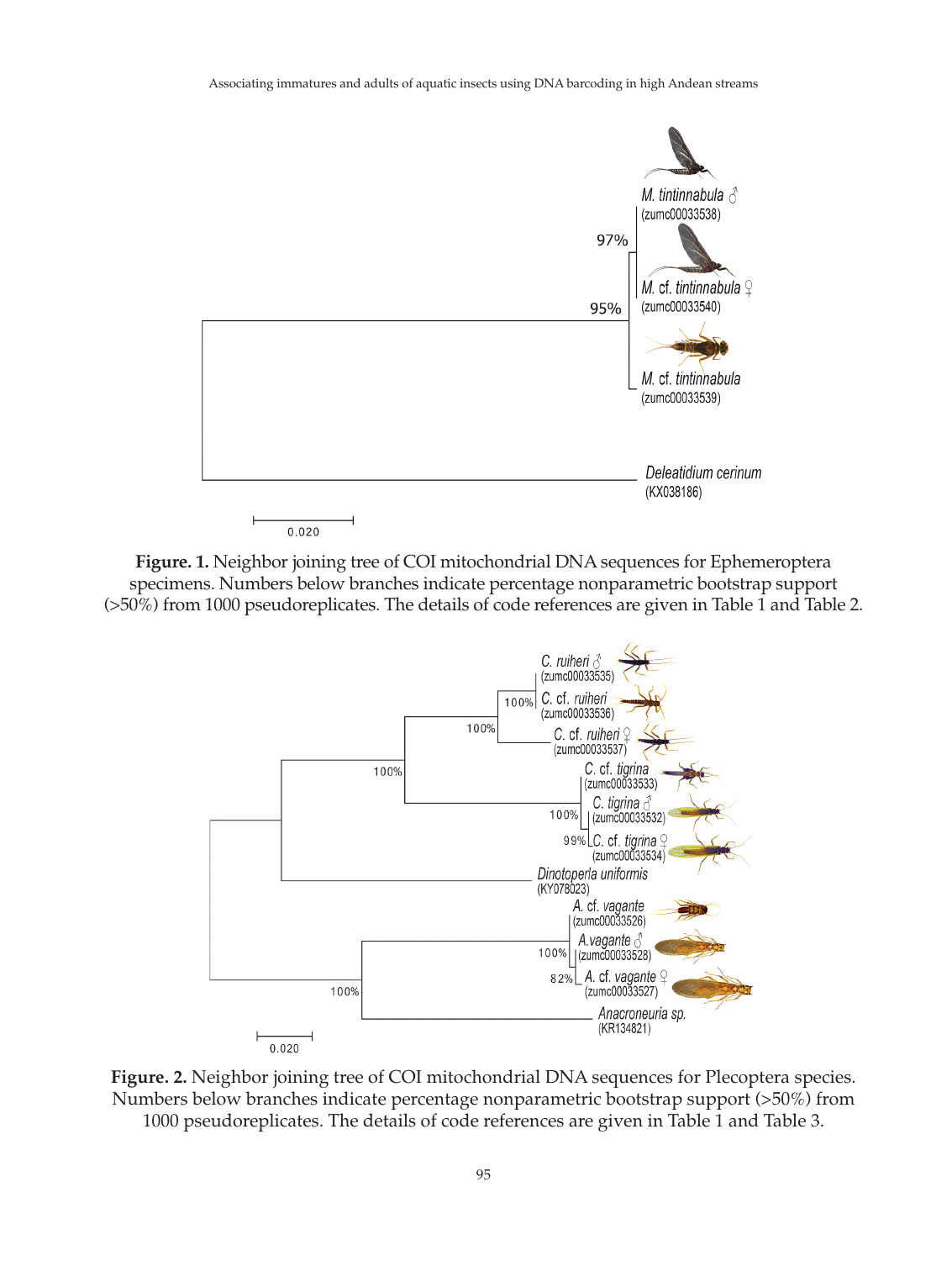

**Figure. 3.** Neighbor joining tree of COI mitochondrial DNA sequences for Trichoptera specimens. Numbers below branches indicate percentage nonparametric bootstrap support (>50%) from 1000 pseudoreplicates. The details of code references are given in Tables 1 and Table 4.

The adult and immature *Anacroneuria vagante* Stark & Baumann, 2011 (Plecoptera) had a low interspecific divergence of 0.2%. This genus contains a large number of species, many of which were described from a single location or based on a single male specimen and without nymphal association. In Bolivia, 21 species of *Anacroneuria* are known (Stark & Baumann 2011), all without clear nymphal associations to the adult stoneflies.

Ephemeroptera and Trichoptera specimens showed low intraspecific divergence (1%). The Ephemeroptera species was difficult to identify even at genus level based on nymph and female subimago specimens. The single male imago that was obtained in the Choquetanga stream was identified as *Meridialaris tintinnabula* Pescador & Peters. The classical taxonomic key for nymphs of this group indicate a strong similarity between this species and the single species of *Massartellopis*  Demoulin, 1955 (Dominguez *et al.* 2006), and for this reason, identifications based only on nymphal and subimaginal instars are highly uncertain. The utility of morphology traits is clearly restricted with this example where nymphal characteristics are not diagnostic.

The Trichoptera specimens were readily identified to *Anomalocosmoecus* cf. *illiesi* Marlier based on the distinctive features given by Flint (1982). However, both male and female genitalia of this species have no known differences from the congeneric species *A. blancasi* Schmid, and these species could potentially be sympatric beyond their currently known co-occurrence in Lake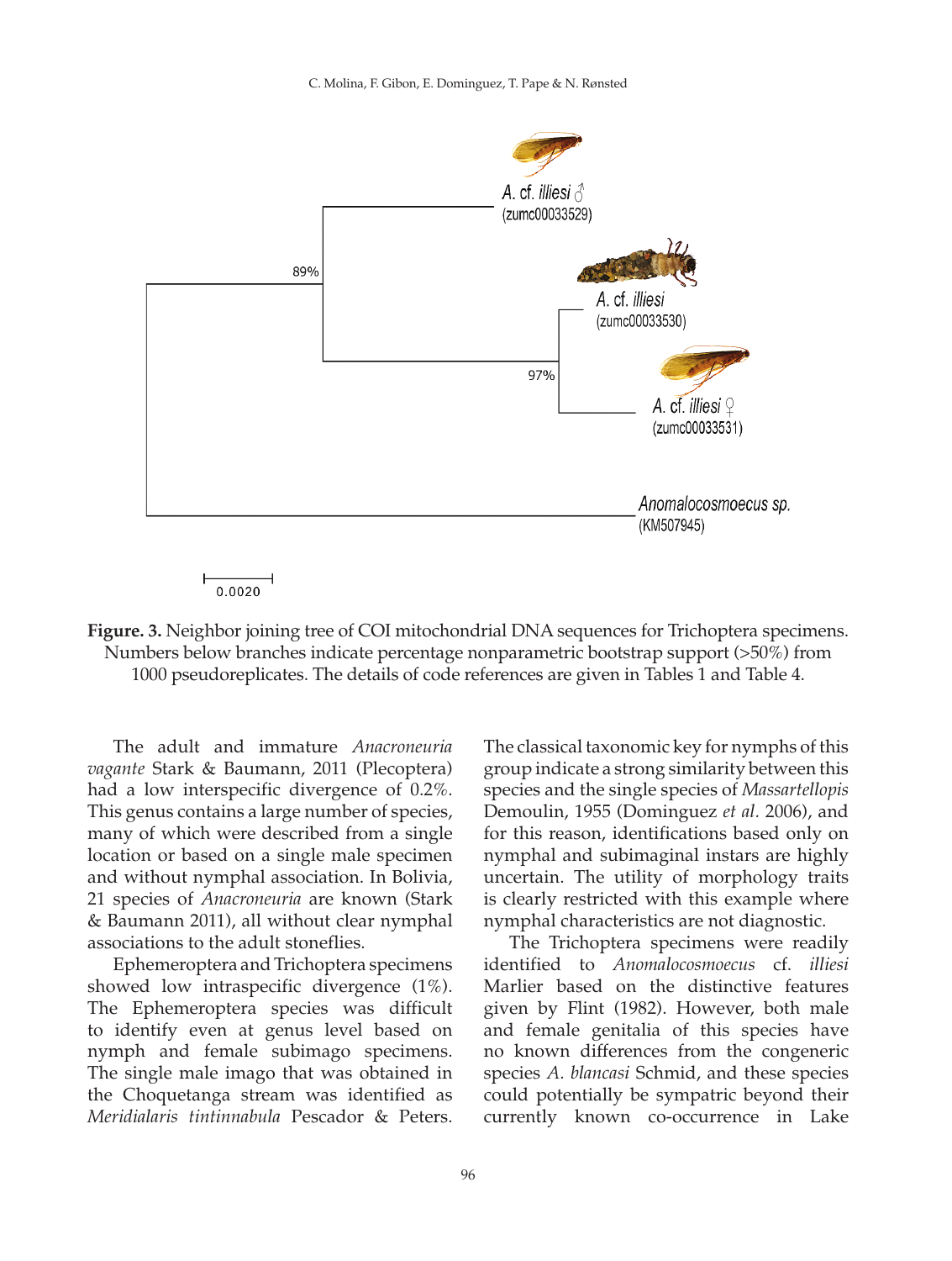Titicaca (Flint 1982)*.* These difficulties suggest that more morphological and molecular studies are needed in order to clarify the systematics and distribution of these species.

PCR amplification success largely depends on choosing a suitable primer or set of primers. Previous studies of COI barcoding of EPT insects usually combined two primer sets (LCO1490/HCO2198 and LepF1/LepR1, Gill *et al.* 2014) or even included a third primer set for some caddisfly species (COI 2191/COI 1709, Zhou *et al.* 2009). In our study we found that the primer set of Folmer *et al*. (1994) (LCO1490/HCO2198) worked very well for all specimens analysed and no differences were observed in sequence success for different life stages and sexes.

During our fieldwork, we obtained several immature aquatic insect but their adults were a weak collection due the hard climate condition of the high Andean mountain (strong wind and high humidity), because these adults are terrestrial flyers. The main reason for this is because we associated few specimens of the some exemplar EPT insects, but through of COI barcoding we demonstrate the reliability of associations with a specimen among larval/ nymphal and their respective adults at species level. We advocate establishing barcode sequence libraries for aquatic Andean insects to allow associations of specimens of different instars with their adult males and females. With eDNA surveillance (Thomsen *et al.* 2012, Bohmann *et al.* 2014) and next generation metabarcoding (Zhou *et al.* 2012) now being developed and refined, and with material costs for DNA barcodes rapidly decreasing (Meier *et al.* 2015), the major obstacle would seem to be funding and implementing the necessary large-scale inventories needed for securing a proper voucher material. Improved taxonomic knowledge of immature stages will lead to insights in their biology and allow for elaborating and testing of ecological hypotheses. Similarly, improving our knowledge and understanding of

biodiversity patterns will enable us to detect and meet potential risks, e.g., as a result of climate change, in the vulnerable lotic ecosystems of the high Andean region.

## **Acknowledgments**

Thanks Charlotte Hansen, David K.B. Cheung and Sree Gayathree from Natural History Museum of Denmark, for their assistance during the morphological diagnosis and molecular work of the aquatic insects. Thanks to staff at the IRD (French research institution in La Paz, Bolivia) for support to collect samples. Special thanks to Carla Maldonado, Natural History Museum of Denmark, for comments and improvements made to an earlier version. Thanks also to Kenneth Puliafico, USDA Forest Service for important suggestions and corrections to the manuscript.

### **References**

- Armitage, P. D., D. Moss, J. F. Wright & M. T. Furse. 1983. The performance of a new biological water quality score system based on macroinvertebrates over a wide range of unpolluted running water systems. Water Research 17: 333-347.
- Bohmann, K., A. Evans, M. T. P. Gilbert, G. R. Carvalho, S. Creer, M. Knapp, D. W. Yu & M. de Bruyn. 2014. Environmental DNA for wildlife biology and biodiversity monitoring. Trends in Ecology & Evolution 29: 358-367.
- Doledec, S. & B. Statzner. 2008. Invertebrate traits for the biomonitoring of large European rivers: An assessment of specific types of human impact. Freshwater Biology 53: 617–634.
- Dominguez, E., C. Molineri, M. L. Pescador, M. D. Hubbard & C. Nieto. 2006. Ephemeroptera of South America. pp. 626. En: Adis, J., J. R. Arias, G. Rueda-Delgado & K. M. Wantzen (eds.) Aquatic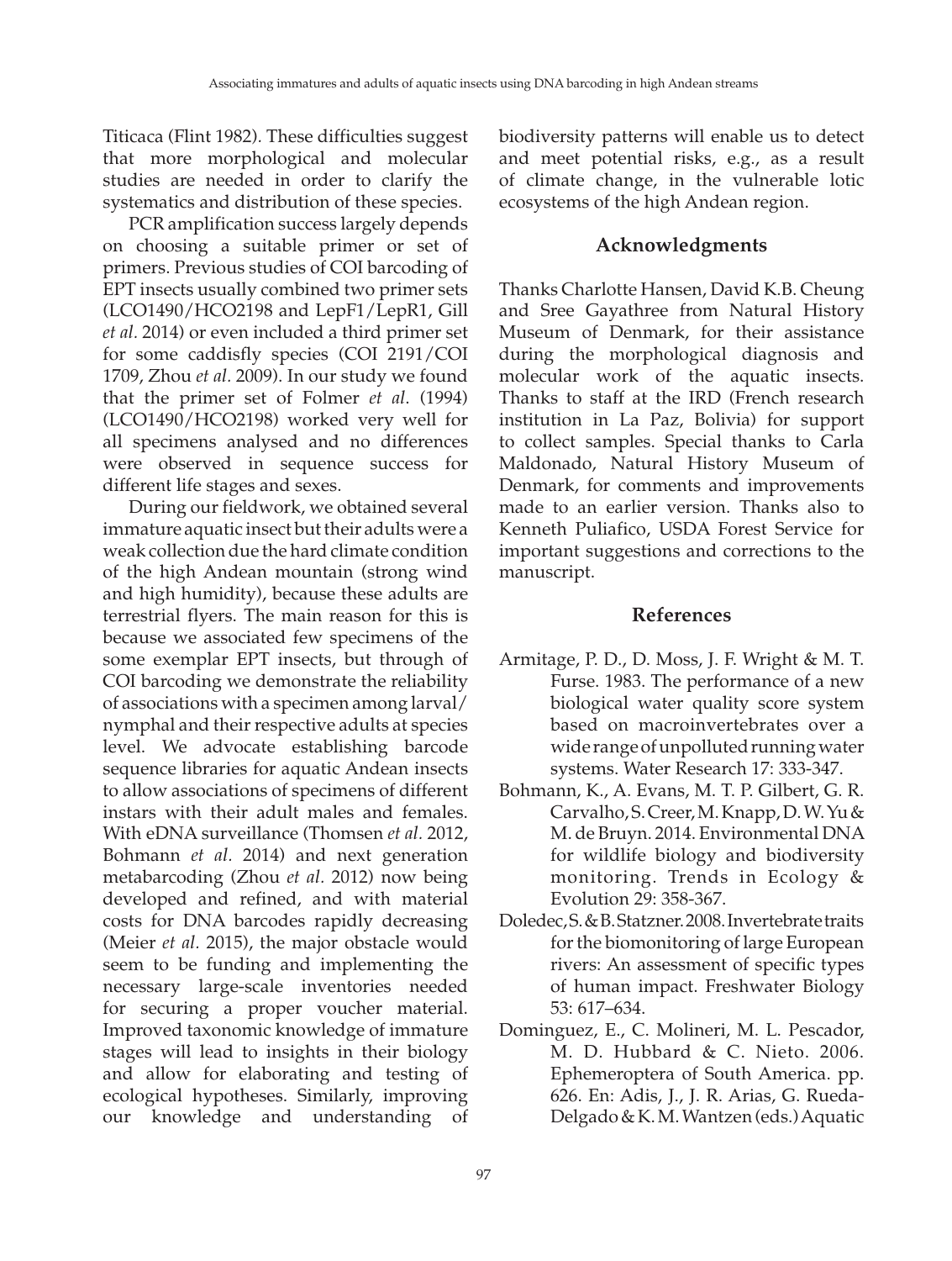Biodiversity in Latin America. Pensoft, Sofia.

- Dominguez, E. & H. R. Fernández. 2009. Macroinvertebrados bentónicos sudamericanos. Sistemática y biología. Fundación Miguel Lillo, Tucumán. 656 pp.
- Fernández, H. R. & E. Dominguez. 2001. Guía para la determinación de artrópodos bentónicos sudamericanos. Universdad de Tucumán, Tucumán. 282 pp.
- Flint, O. S. 1982. Studies of Neotropical caddisflies, XXX: Larvae of the genera of South American Limnephilidae (Trichoptera). Smithsonian Contributions to Zoology 355: 1-30.
- Folmer, O., M. Black, W. Hoeh, R. Lutz & R. Vrijenhoek. 1994. DNA primers for amplification of mitochondrial cytochrome c oxidase subunit I from diverse metazoan invertebrates. Molecular Marine Biology and Biotechnology 3(5): 294–299.
- Francou, B. & L. Vincent. 2010. Les glaciers à l'épreuve du climat. IRD, Marseille. 16 p.
- Gattolliat, J. L. & M. T. Monaghan. 2010. DNAbased association of adults and larvae in Baetidae (Ephemeroptera) with the description of a new genus *Adnoptilum* in Madagascar. Journal of the North American Benthological Society 29: 1042-1057.
- Gibon, F.-M. & C. I. Molina. 2013. Contribution to the knowledge of the Andean Stonefly genus *Claudioperla* Illies, with description of new apterous and micropterous species (Plecoptera: Gripopterygidae). Zootaxa 42: 170-177.
- Gill, B. A., R. A. Harrington, B. C. Kondratieff, K. R. Zamudio, N. L. Poff & W. C. Funk. 2014. Morphological taxonomy, DNA barcoding, and species diversity in southern Rocky Mountain headwater streams. Freshwater Science 33(1): 288–301.
- Hebert, P. D. N., Cywinska, A., Ball, S. L., & deWaard, J. R. 2003. Biological identifications through DNA barcodes. Proceedings of the Royal Society of London. Series B: Biological Sciences, 270(1512), 313-321.
- Hebert, P. D. N. & T. R. Gregory. 2005. The promise of DNA barcoding for taxonomy. Systematic Biology 54(4): 852-859.
- Hogg, I. D., B. J. Smith, J. C. Bank, J. C. Denks, J. R. Dewaard & P. D. N. Hebert. 2009. Testing use of mitochondrial COI sequences for the identification and phylogenetic analysis of New Zealand caddisflies (Trichoptera). New Zealand Journal of Marine and Freshwater Research 43: 1137-1146.
- Kimura, M. 1980. A simple method for estimating evolutionary rates of base substitutions through comparative studies of nucleotide sequences. Journal of Molecular Evolution 16: 111-120.
- Meier, R., W. Wong, A. Srivathsan & M. Foo. 2015. \$1 DNA barcodes for reconstructing complex phenomes and finding rare species in specimen-rich samples. Cladistics (Early View) doi: 10.1111/ cla.12115.
- Molina, C. I., Gibon F.-M, P. J. & R. C. 2008. Estructura de macroinvertebrados acuáticos en un río altoandino de la cordillera real, Bolivia: variación anual y longitudinal en relación a factores ambientales. Ecología Aplicada 7(1,2): 105-116.
- Molina, C. I., & Puliafico, K. P. 2016. Life cycles of dominant mayflies (Ephemeroptera) on a torrent of the high Bolivian Andes. Revista de Biología Tropical 64(1): 275-287.
- Moya, N., R. M. Hughes, E. Domínguez, F.-M. Gibon, E. Goitia & T. Oberdorff. 2011. Macroinvertebrate-based multimetric predictive models for evaluating the human impact on biotic condition of Bolivian streams. Ecological Indicators 11: 840-847.